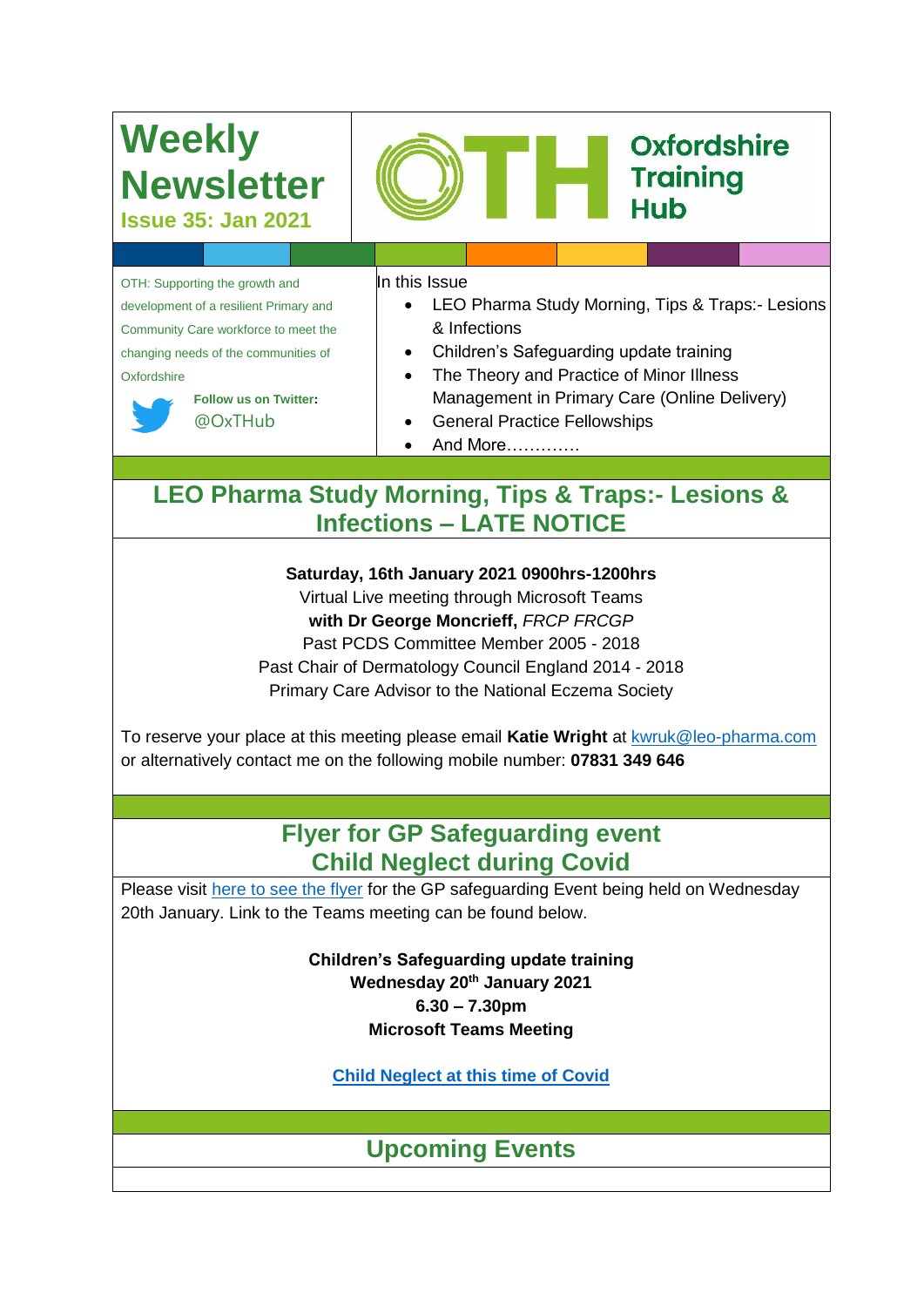|  | <b>Event</b>                                                                                       | <b>Dates</b>    | Who can attend            |  |
|--|----------------------------------------------------------------------------------------------------|-----------------|---------------------------|--|
|  | <b>LEO Pharma Study</b><br>Morning, Tips & Traps:-<br>Lesions & Infections -<br><b>LATE NOTICE</b> | 16 January 2021 | <b>GP's and Nurses</b>    |  |
|  | Introduction to<br><b>Immunisation Training</b>                                                    | 19 January 2021 | GP's and Nurses           |  |
|  | <b>Children's Safeguarding</b><br>update training - Child<br>neglect at this time of<br>Covid      | 20 January 2021 | <b>All Clinical Staff</b> |  |
|  | <b>PACC Training</b>                                                                               | 20 January 2021 | <b>All Clinical Staff</b> |  |
|  | <b>Immunisation</b><br><b>Update Training</b>                                                      | 20 January 2021 | <b>GP's and Nurses</b>    |  |
|  | <b>PACC Training</b>                                                                               | 26 January 2021 | <b>All Clinical Staff</b> |  |

#### **The Theory and Practice of Minor Illness Management in Primary Care (Online Delivery)** - **6 Month RCN Accredited Course**

A reminder that the next Minor Illness course that was due to start on January 27<sup>th</sup> has been delayed until March 10<sup>th</sup> due to workforce commitments at this time. The current course is delivered online and funding options are available that will pay for the majority of the course.

Please contact [oxfordshire.training@nhs.net](mailto:oxfordshire.training@nhs.net) for further details.

# **One Day Minor Illness Update Course**

We will be running Minor Illness Update Courses on 10<sup>th</sup> March and 15<sup>th</sup> April. Suitable for professionals who have completed a Minor Illness course and are interested in updating their knowledge.

For further information contact [oxfordshire.training@nhs.net](mailto:oxfordshire.training@nhs.net)

**Primary Care Careers Support Website**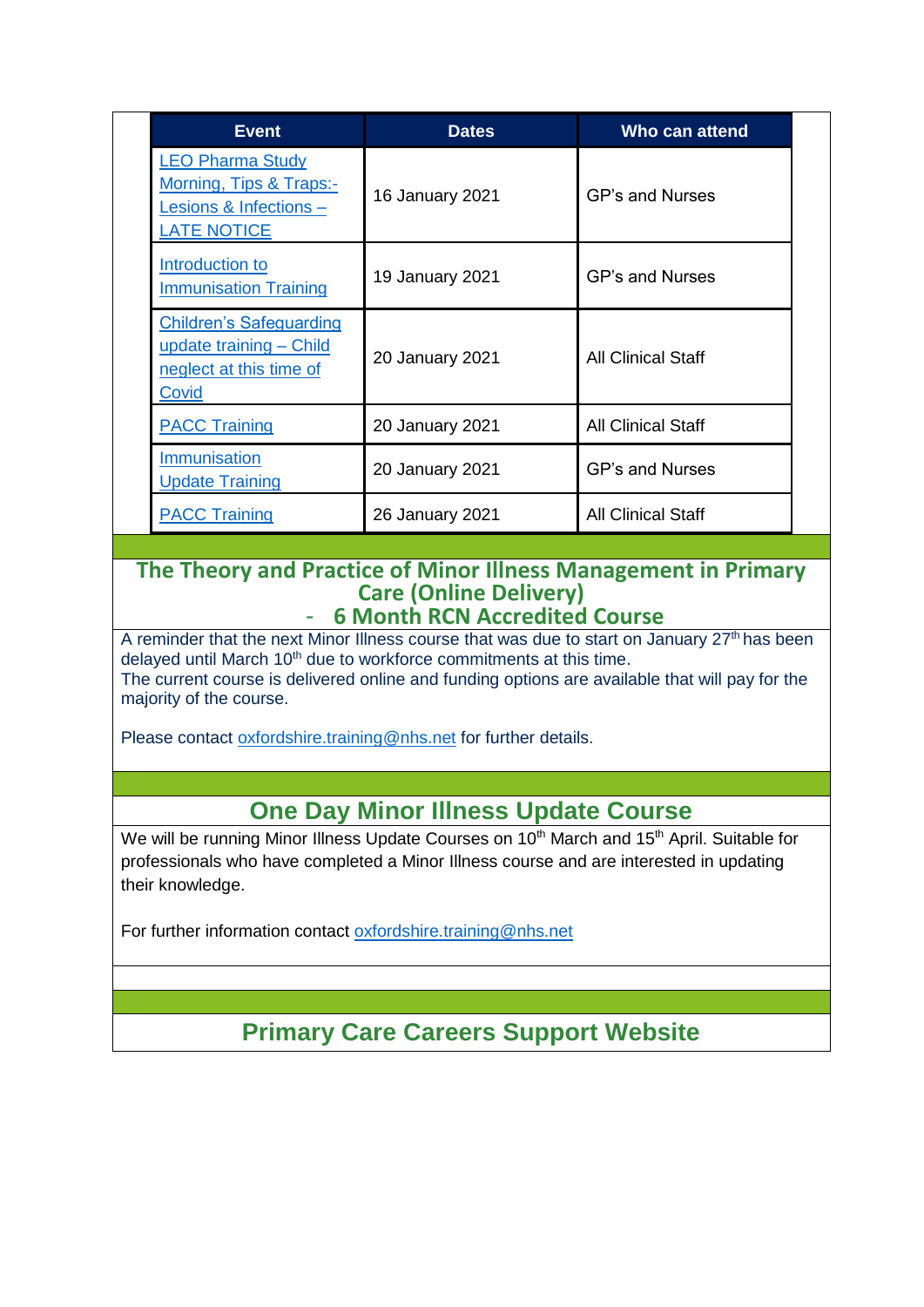**Did you know there's a website for all the career support you need? The website has been developed for GPs and Nurses working in the BOB region with information and resources focussing on career development opportunities and support including:** 

- [Coaching and Mentoring](http://primarycarecareers-bob.nhs.uk/general-practitioners/coaching-and-mentoring/)
- **Career Pathways**
- **[Training and CPD opportunities](http://primarycarecareers-bob.nhs.uk/general-practitioners/training-and-cpd/)**
- **[General Practice Fellowships](http://primarycarecareers-bob.nhs.uk/newly-qualified-general-practice-fellowhips/)**
- 1-hour free consultation with trained careers advisor

Visit [Primary Care Careers \(primarycarecareers-bob.nhs.uk\)](http://primarycarecareers-bob.nhs.uk/) The website is continuing to expand to provide resources and

support for other primary care professionals. We will keep you informed as more resources are added.



# **Long Covid-19 Recovery & Rehab Training**

Have you heard about the Long Covid-19 Receiver & Rehabilitation Training, we are offering via Bucks Training Hub across BOB and Frimley?

# COVID-19 Recovery and Rehabilitation

An interactive e-learning resource for healthcare staff, exercise professionals and carers working with people recovering from COVID-19

There are 30 places available on each course and information on how to book your place can be found by [visiting here.](https://oxfordshiretraining.net/long-covid-19-recovery-and-rehab-training/)

# **Public Health CPD, Training and Resources**

#### **Oxfordshire: Making Every Contact Count and Physical Activity Clinical Champions training**

**When: 19th January 2021, 1.30-3.00pm** 

This MECC Training course is intended for individuals who are working in the community, including volunteers. This training is a free, interactive online training, for anyone working with the public (face-to-face or via phone) in Oxfordshire in a voluntary role. **Book** your place [here](https://oxfordshiretraining.net/event/online-learning-making-every-contact-count-mecc-training-course-for-volunteers/)**.**

#### **PHE Physical Activity in Clinical Care - Online Training**

**When:** Wednesday 20<sup>th</sup> January 1-2pm or Tuesday 26<sup>th</sup> January 1-2 pm **Who should attend**: Registered healthcare professionals in Bucks, Oxfordshire and **Berkshire** 

Participants attending this 1-hour training will learn more about the benefits of physical activity, current CMO guidelines, how to provide brief advice during consultations and signposting. A CPD certificate is available following training. These sessions have been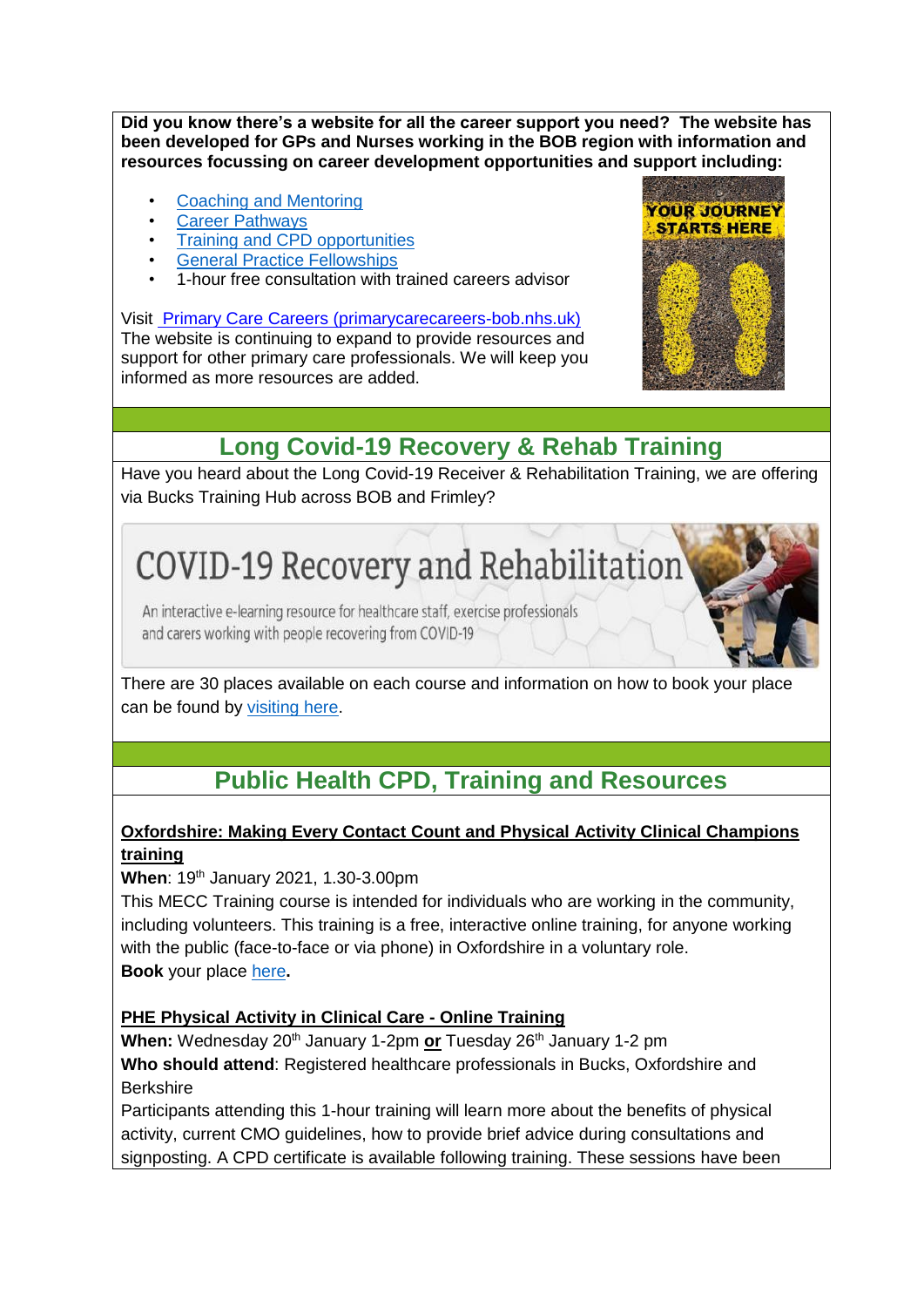funded by Public Health England (PHE). For more info contact: [casey.dunlop@getberkshireactive.org](mailto:casey.dunlop@getberkshireactive.org) Book your place  $20<sup>th</sup>$  [Jan here](https://oxfordshiretraining.net/event/free-online-physical-activity-in-clinical-care-training-for-healthcare-professionals-3/) or  $26<sup>th</sup>$  Jan here

#### **Applying the Behaviour Change Wheel using the Achieving Behaviour Change (ABC) guide. Focus on the Coronavirus Vaccine Uptake.**

**When: Thursday, 11th February 2021, 9.30-12.30**

HEE SE is working with the South East Behavioural Sciences Hub to produce a series of webinars. This is second in the series.

The session is chaired by Dr Ruchi Baxi, Deputy Director of Clinical Teaching, Nuffield Department of Population Health, University of Oxford; and speakers are Dr Tim Chadborn, Head of Behavioural Insights and Evaluation Lead, Public Health England and Dr Paul Chadwick, Associate Professor in Behaviour Change and Deputy Director of Centre for Behaviour Change, UCL. **Book you place [here](https://www.eventbrite.co.uk/e/applying-the-behaviour-change-wheel-using-the-abc-guidecoronavirus-vaccine-tickets-133062109351)**

# **SCW IT Training Team**

The SCW IT Training Team are aware that Primary Care is extremely busy during this difficult time. With this in mind we wanted to remind you we're here to help you with **FREE**\* support and training. If you have staff doing different jobs that need hand holding, or advice, or if you are using unfamiliar parts of EMIS, SystmOne or Vision and need some expert guidance please don't hesitate to ask. Here are just a few examples of areas we have recently been asked to support:

- Appointment Book set up
- New staff set up
- Help with Searches
- System Configuration
- Creating Protocols to semi automate or speed up work areas [not included for Vision practices)
- Managing your workflow [not included for SystmOne practices]
- And many other areas

We can offer support and training sessions from 5 minutes to 2 hours and anything in between to suit your needs. We also have trainers available to call you on the day to provide support or signpost you to the correct specialist.

#### **To arrange support please email: [training.scwcsu@nhs.net](mailto:training.scwcsu@nhs.net)**

# **General Practice Fellowships**

We are currently recruiting for the **March 2021** intake to the local **New to General Practice Fellowship Scheme.** The General Practice Fellowship is an NHS England funded 2-year programme of support for newly qualified GPs and nurses as they begin their careers in General Practice. We are now able to offer places to any GP or Nurse who qualified in the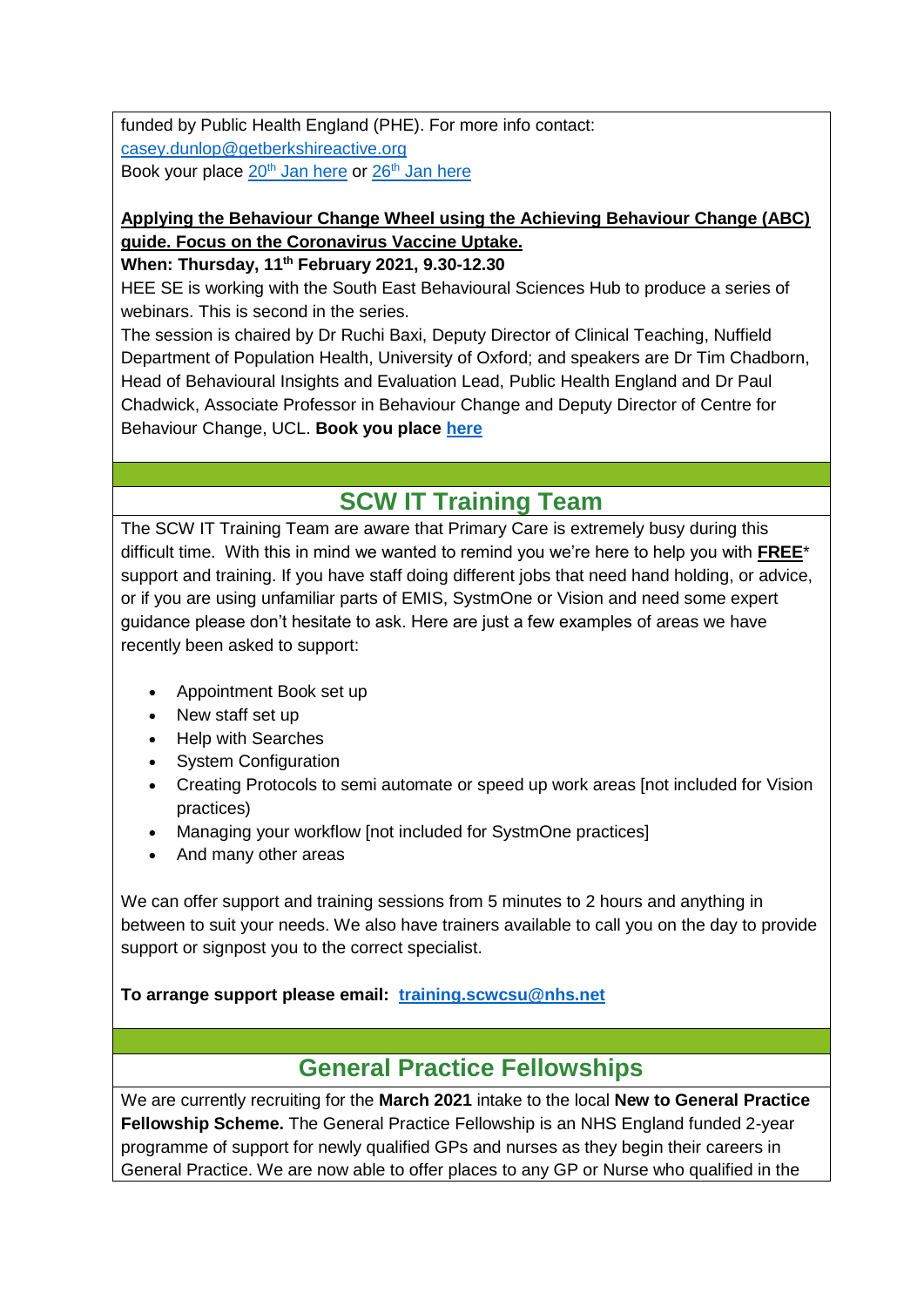last 12 months and have a substantive post (salaried or partnership) in a practice in Buckinghamshire, Oxfordshire or Berkshire West

The scheme offers regular mentoring with an experienced, external mentor, career coaching, monthly group CPD sessions designed to address learning needs of those new to practice, peer support and career development opportunities. There are backfill payments (pro rata) available to the practices, to support each fellow to attend the regular monthly CPD sessions. The first cohort of fellows started the programme in September and so far we have received lots of positive feedback.

For further details and application form go to: **<http://primarycarecareers-bob.nhs.uk/newly-qualified-general-practice-fellowhips/>**

### **Invitation to facilitate the Physician Associate teaching programme**

The Physician Associates' Regional Teaching Programme in Thames Valley and Wessex is due to launch from February 2021. This **teaching programme is for qualified Physician Associates** and the content of the session should be similar to the knowledge expected of a Foundation Doctor or above.

**Clinicians are invited to facilitate a session for the teaching programme to be delivered to** *qualified* **Physician Associates.** If you are interested in facilitating a session complete the form linked below. You are also welcome to forward this email to any doctors, ACPs, ANPs or AHPs who may also be interested in facilitating teaching.

[https://healtheducationyh.onlinesurveys.ac.uk/pa-regional-teaching-thames-valley-and](https://healtheducationyh.onlinesurveys.ac.uk/pa-regional-teaching-thames-valley-and-wessex-registra)[wessex-registra](https://healtheducationyh.onlinesurveys.ac.uk/pa-regional-teaching-thames-valley-and-wessex-registra)

All teaching will be hosted on Microsoft Teams until further notice and there will be a member of the admin team available to provide technical support during the session. Thank you in advance for your support and we look forward to hearing from you soon.

### **GatewayC Platform**

GatewayC is a free online cancer education platform developed for primary care professionals across England, aiming to improve cancer outcomes by facilitating earlier diagnosis and improving patient experience. There is a new course available on the GatewayC platform: Managing Physical Effects. You can register on the platform here: [www.gatewayc.org.uk/register.](http://www.gatewayc.org.uk/register)

This course will support you to:

Understand different types of cancer treatments and their short- and long-term side effects

Explore how to support patients living with peripheral neuropathy and lymphoedema